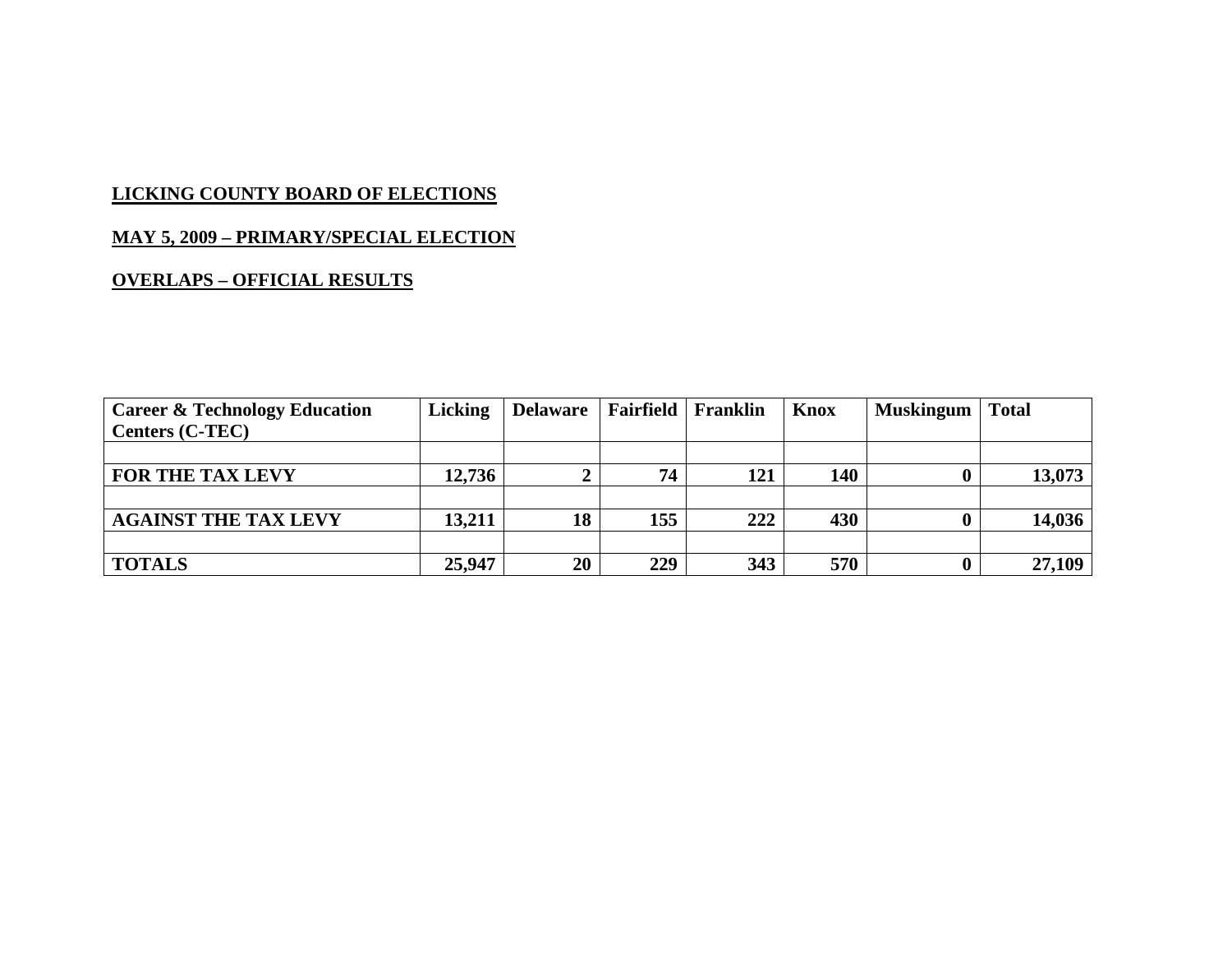## **MAY 5, 2009 – PRIMARY/SPECIAL ELECTION**

| <b>North Fork School District</b> | <b>Licking</b> | <b>Knox</b> | <b>Total</b> |
|-----------------------------------|----------------|-------------|--------------|
|                                   |                |             |              |
| For the bond issue                | 558            | 102         | 660          |
|                                   |                |             |              |
| <b>Against the bond issue</b>     | 1,271          | 335         | 1,606        |
|                                   |                |             |              |
| <b>Total</b>                      | 1,829          | 437         | 2,266        |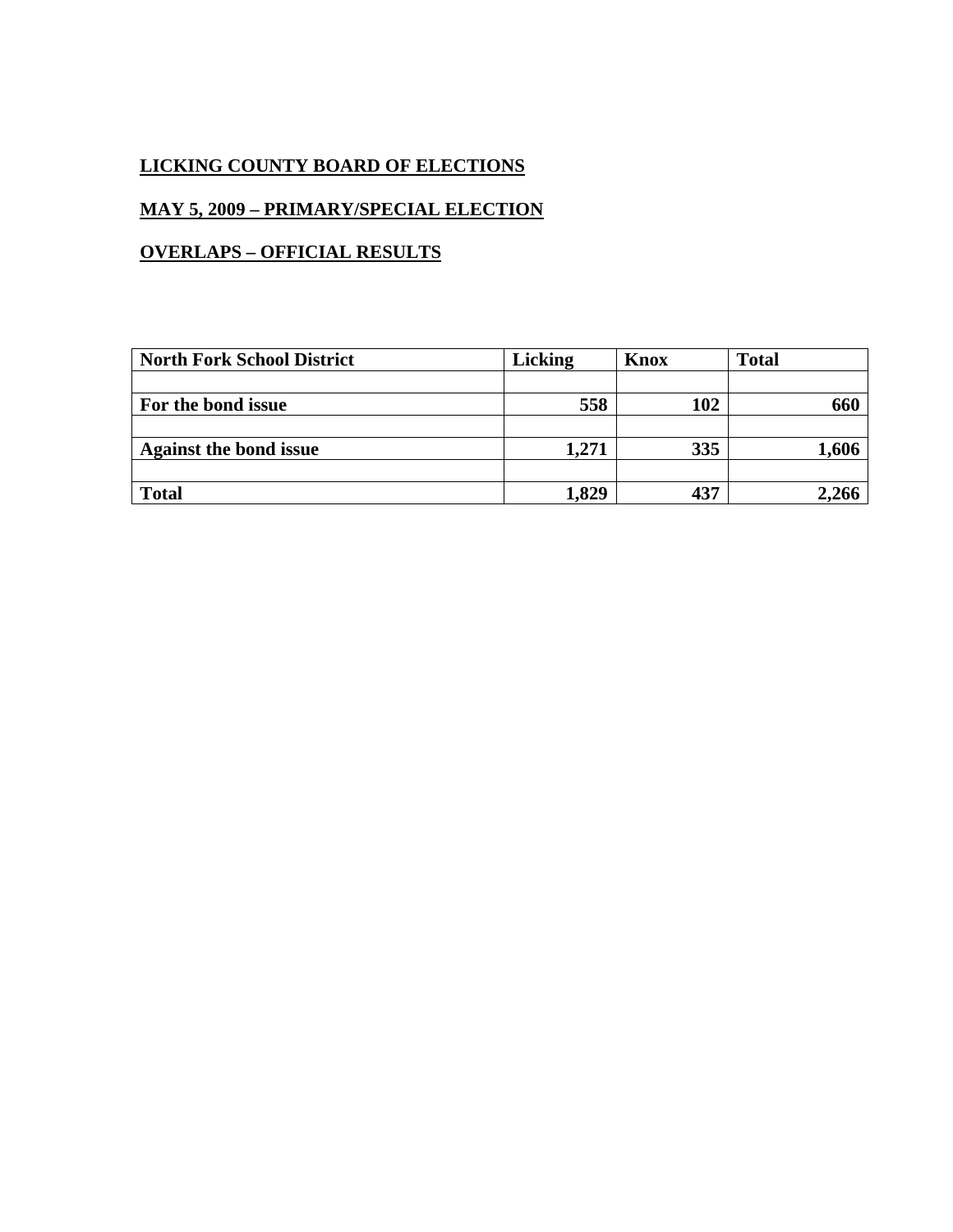# **MAY 5, 2009 – PRIMARY/SPECIAL ELECTION**

| <b>Johnstown Monroe Local School District</b> | <b>Licking</b> | <b>Delaware</b> | <b>Total</b> |
|-----------------------------------------------|----------------|-----------------|--------------|
|                                               |                |                 |              |
| For the tax levy                              | 2,043          |                 | 2,047        |
|                                               |                |                 |              |
| <b>Against the tax levy</b>                   | 1,298          |                 | 1,309        |
|                                               |                |                 |              |
| <b>Total</b>                                  | 3,341          | 15              |              |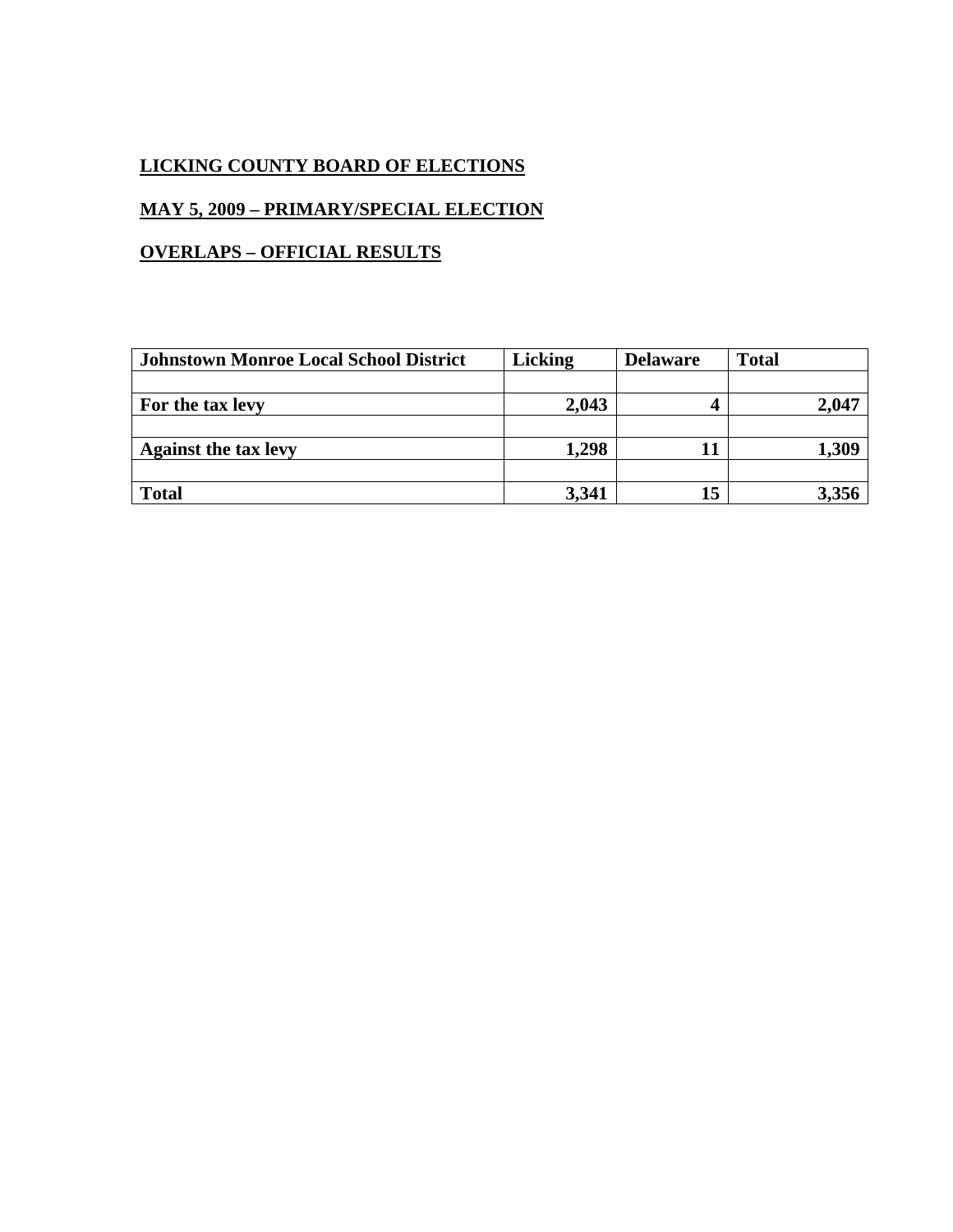# **MAY 5, 2009 – PRIMARY/SPECIAL ELECTION**

## **OVERLAPS – OFFICIAL RESULTS – FAIRFIELD COUNTY**

| <b>Southwest Licking School District</b> | <b>Licking</b> | Fairfield | <b>Total</b> |
|------------------------------------------|----------------|-----------|--------------|
|                                          |                |           |              |
| For the bond issue                       | 2,064          | 99        | 2,163        |
|                                          |                |           |              |
| <b>Against the bond issue</b>            | 1,887          | 129       | 2,016        |
|                                          |                |           |              |
| <b>Total</b>                             | 3,951          | 228       | 4,179        |

| <b>Buckeye Lake Village</b>  | <b>Licking</b> | Fairfield | <b>Total</b> |
|------------------------------|----------------|-----------|--------------|
|                              |                |           |              |
| For the tax issue            | 82             |           | 82           |
|                              |                |           |              |
| <b>Against the tax issue</b> | 92             |           | 92           |
|                              |                |           |              |
| <b>Total</b>                 | 174            |           | 17 A         |